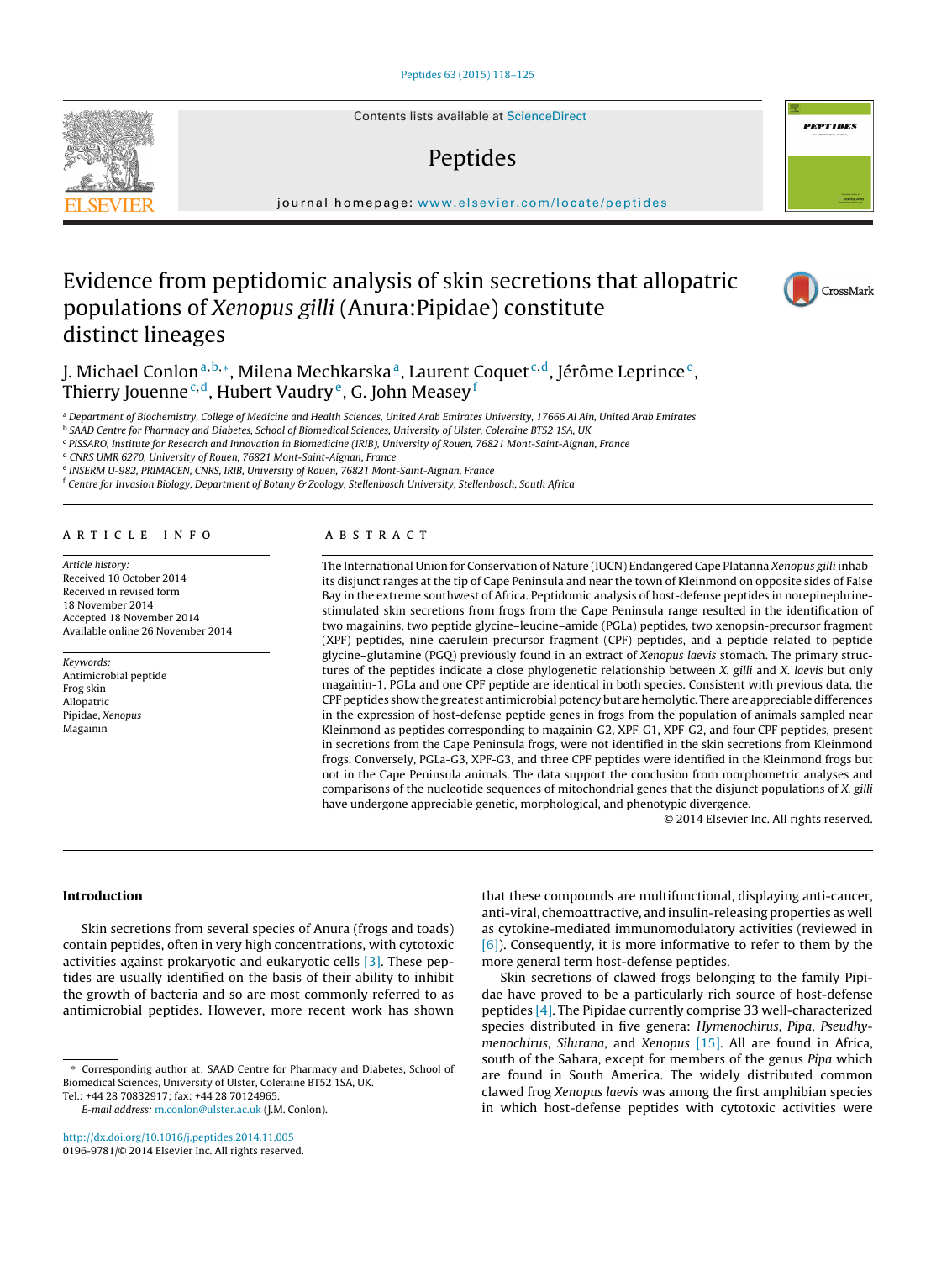identified [\[16,17,40\].](#page-7-0) Analysis of X. laevis skin secretions has led to the isolation and characterization of magainin-1 and -2, peptides that are encoded by the same gene  $[40]$ , peptide glycine–leucineamide (PGLa), xenopsin-precursor fragment(XPF) peptides derived from the post-translational processing of the biosynthetic precursors of xenopsin, and multiple caerulein-precursor fragment  $(CPF)$  peptides derived from the post-translational processing of the biosynthetic precursors of caerulein [\[16\].](#page-7-0) Although these peptides do not contain conserved amino acid sequences that determine biological activity, they are cationic (a charge of between +2 and +7 at pH 7), contain between 40 and 70% hydrophobic amino acids, and have the propensity to adopt an amphipathic  $\alpha$ -helical conformation over at least part of their structures in a membrane-mimetic solvent such as 50% trifluoroethanol–water or in the presence of a phospholipid vesicle [\[3,39\].](#page-6-0)

More recently, host-defense peptides belonging to these families have been isolated from norepinephrine-stimulated skin secretions from other species within the Xenopus genus, notably the tetraploid frogs Xenopus borealis, Xenopus clivii, Xenopus fraseri, Xenopus muelleri, Xenopus petersii, Xenopus pygmaeus, and Xenopus victorianus and the octoploid frogs Xenopus amieti, Xenopus andrei, Xenopus lenduensis, Xenopus vestitus, and Xenopus wittei (reviewed in  $[4,5]$ ). Host-defense peptides have also been isolated from laboratory-generated F1 hybrids of X. laevis  $\times$  X. muelleri [\[29\]](#page-7-0) and X. laevis  $\times$  X. borealis [\[30\]](#page-7-0) and from representatives of the genera Silurana [\[7\],](#page-6-0) Hymenochirus [\[23,31\]](#page-7-0) and Pseudhymenochirus [\[8\].](#page-6-0) Frogs from the genus Pipa do not appear to produce the cationic,  $\alpha$ -helical peptides found in skin secretion of species from the other Pipidae genera [\[3,22\].](#page-6-0)

In common with other clawed frogs, the Cape Platanna X. gilli Rose and Hewitt, 1927 is predominantly aquatic and inhabits undisturbed lowland blackwater pools characteristic of the fynbos biome. The species is strongly acidophilic and larvae are particularly intolerant of alkaline substrates [\[34\].](#page-7-0) Although believed to be once more widely distributed throughout the Cape Flats region in the southwest region of South Africa, X. gilli is now confined in a few scattered ponds in three disjunct ranges [\[14,35\].](#page-7-0) These are located at the tip of the Cape Peninsula and at two sites to the east at opposite side of False Bay near the towns of Kleinmond and Pearly Beach. X. gilli is classified as Endangered by the International Union for Conservation of Nature (IUCN) Red List [\[37\].](#page-7-0) The species does not tolerate of alteration of habitat and loss of range due to urbanization, pollution from agricultural run-off, and invasion by X. laevis and alien plants have contributed to population declines.

Even though the Cape Peninsula and Kleinmond ranges are less than 100 km apart, there is evidence from morphometric and genotyping data that the two populations of X. gilli have undergone appreciable divergence since their time of separation.Animals from the Cape Peninsula range have significantly broader and higher heads and shorter limbs than those from the Kleinmond population and differences in color and lateral line patterning on their ventral surfaces are apparent  $[14]$ . Comparisons of nucleotide sequences of mitochondrial genes have demonstrated a 3.6% patristic divergence between the two groups that is fixed in each population [\[12\].](#page-6-0) The magnitude of this divergence is comparable to that seen in the same region of mitochondrial DNA between sister-group species within the genus, for example *X*. *vestitus* and *X*. *lenduensis* [\[10\].](#page-6-0) A later study involving two molecular markers (ND2 and 16S) provided an estimated divergence time between the Cape Peninsula and eastern populations within the Pliocene (4.6 Mya with a 95% confidence interval from 3.2 to 6.4 Mya)  $[14]$ . In contrast, there was no indication from morphometric or molecular analyses that the populations from Kleinmond and Pearly Beach, on the same side of False Bay, represented separate populations [\[14\].](#page-7-0)

The aim of the present study was to use peptidomic analysis (reversed-phase HPLC coupled with MALDI-TOF mass spectrometry) to identify and characterize the host-defense peptides in norepinephrine-stimulated skin secretions of X. gilli inhabiting the Cape Peninsula and the Kleinmond ranges. There is no universally accepted nomenclature for designating antimicrobial peptides from frogs of the Pipidae family and so the peptides described in this study are classified according to the terminology used previously for peptides from X. laevis  $[16]$ . The magainin, PGLa, CPF, and XPF peptide families are recognized. The species origin is denoted by G for gilli. Peptides from paralogous genes are differentiated by numerals e.g. magainin-G1 and magainin-G2.

# **Experimental**

#### Collection of skin secretions

A permit to collect X. gilli specimens in the Western Cape Province was issued by CapeNature (permit No. AAA007-00092- 0056). All experiments with live animals were approved by the Animal Research Ethics committee of U.A.E. University (Protocol No. A21-09) and were carried out by authorized investigators. Adult and sub-adult X. gilli from the Cape Peninsula range ( $n = 8$ ; all female; weight range 8–18 g) were collected at three ponds in the Cape of Good Hope Nature Reserve within the Table Mountain National Park in October 2013. These ponds are monitored on a continuous basis by members of the National Park staff and any X. laevis are removed. The X. gilli individuals could be clearly differentiated from X. laevis on the basis of morphology, and their identity was confirmed by taking the second phalange of the right hind foot of each individual, as previously described  $[14]$ , for subsequent genotyping. Adult and sub-adult X. gilli from the Kleinmond range  $(n=10; 8$  female; weight range  $8-18$  g) were collected at Lamloch Pond, Kleinmond in October 2013. This pond contained both X. gilli, and X. laevis, and probably X. gilli  $\times$  X. laevis hybrids that cannot be unambiguously identified by morphological criteria. Consequently, the second phalange of the right hind foot of each individual was also clipped for subsequent genotyping.

Each animal was injected via the dorsal lymph sac with norepinephrine hydrochloride (40 nmol/g body weight) and placed in a solution (50 mL) of distilled water for 15 min. The frog was removed and the collection solution was acidified by addition of concentrated hydrochloric acid (0.5 mL) and immediately frozen for transport to U.A.E. University. All animals were released unharmed at the exact site of collection within 24 h. The solutions containing the secretions from the Cape Peninsula group were pooled and passed at a flow rate of 2 mL/min through 8 Sep-Pak C-18 cartridges (Waters Associates, Milford, MA, USA) connected in series. Bound material was eluted with acetonitrile/water/trifluroacetic acid, TFA (70.0:29.9:0.1, v/v/v) and freeze-dried. Full details of the procedure have been provided [\[2\].](#page-6-0) The secretions from one female and one male frog from the Kleinmond range were separately passed at a flow rate of 2 mL/min through 6 Sep-Pak C-18 cartridges connected in series. Bound material was eluted with acetonitrile/water/TFA  $(70.0:29.9:0.1, v/v/v)$  and freeze-dried.

# X. gilli genotyping

As recent studies have documented occurrence of X. laevis  $\times X$ . gilli hybrids at both collection sites  $[14]$ , it was necessary to sequence both mitochondrial (mt) and nuclear (n) DNA markers on all animals sampled for this study to confirm that no cryptic hybrids were present. In addition to the animals in this study, a tissue sample from a known hybrid and a X. laevis individual were used to validate the technique. Total genomic DNA was extracted from toe-clips using a standard salt extraction, and mtDNA sequences of ND2 were produced using the exact same protocols detailed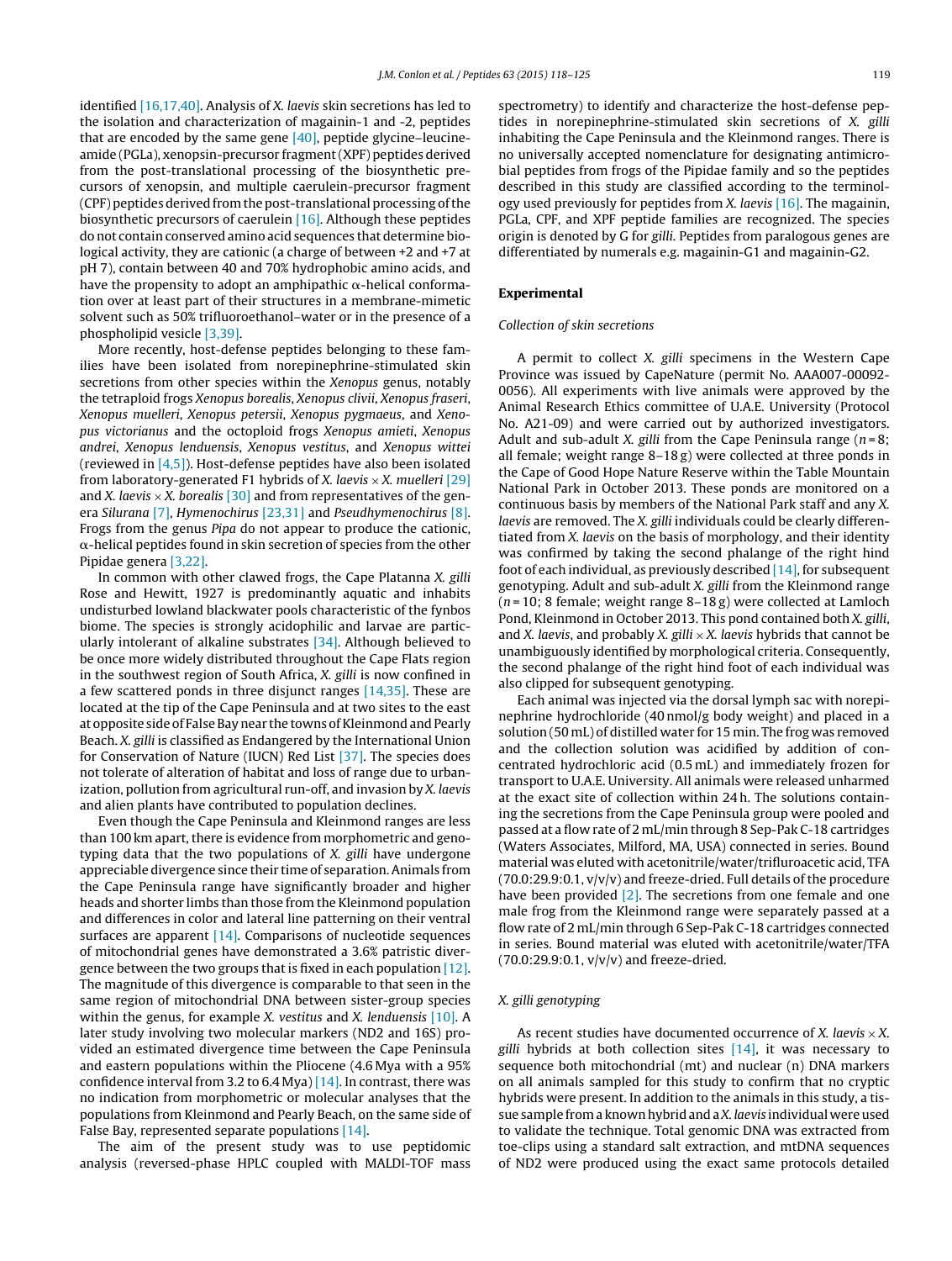

elsewhere [\[14\].](#page-7-0) In addition, two nDNA markers were sequenced: recombination activation gene 2 (RAG-2) and androgen receptor hypervariable region (ARHR) [\[9\].](#page-6-0) The following primer sets were used for ARHR (forward 5′ ATGGCGGTGCA CATAGGGCT 3′; reverse 5' CGGGGGTCTCTTCGCTCTCCA 3') and RAG-2 (forward 5' ACCTA-CACAGTTGCTGTGATG 3′; reverse 5′ CCCATATCAG CACCAAACC 3′).  $25 \mu$ L reaction mixtures were amplified with standard PCR conditions. Electrophoresis was used to examine the quality of PCR products on a 2% agarose gel stained with Goldview and the high qualityproducts were analyzedonanABI Prism3100 or 3130XL 16 capillary genetic analyzer (Applied Biosystems). Sequences of each gene were aligned using Geneious Pro (v. 5.0.4), and the alignment was used to determine the genotype of the individuals sampled.

### Peptide purification

The freeze-dried skin secretions from the Cape Peninsula group of frogs, after partial purification on Sep-Pak cartridges, were redissolved in  $0.1\%$  (v/v) TFA/water (4 mL) and injected onto a  $(2.2 \text{ cm} \times 25 \text{ cm})$  Vydac 218TP1022 (C-18) reversed-phase HPLC column (Grace, Deerfield, IL, USA) equilibrated with  $0.1\%$  (v/v) TFA/water at a flow rate of 6.0 mL/min. The concentration of acetonitrile in the eluting solvent was raised to  $21\%$  (v/v) over 10 min and to  $63\%$  (v/v) over  $60$  min using linear gradients. Absorbance was monitored at 214 nm and fractions (1 min) were collected using a Gilson 201 fraction collector. Previous studies with skin secretions from Xenopus species have shown that, under the standardized conditions of chromatography shown in Fig. 1, the relatively hydrophobic host-defense peptides are eluted from a preparative C-18 column at concentrations of acetonitrile >38%. Consequently, all major peaks with retention times >34 min were analyzed by MALDI-TOF mass spectrometry. Peptides with molecular masses in the range 1500–3000, which encompasses the mass range of the host-defense peptides previously isolated from other Xenopus species, were identified and subjected to further purification. Peptides in this mass range were successively chromatographed on a  $(1.0 \text{ cm} \times 25 \text{ cm})$  Vydac 214TP510 (C-4) column and a  $(1.0 \text{ cm} \times 25 \text{ cm})$  Vydac 208TP510 (C-8) column. The concentration of acetonitrile in the eluting solvent was raised from 21% to 56% over 50 min and the flow rate was 2.0 mL/min.

Skin secretions from the female and male frogs from the Kleinmond range, after partial purification on Sep-Pak cartridges, were separately chromatographed on the preparative Vydac 218TP1022 (C-18) reversed-phase HPLC column under the same conditions used for secretions from the Cape Peninsula frogs. Host-defense peptides from the female frog were purified to near homogeneity on semipreparative Vydac C-4 and C-8 columns as previously described.

#### Structural characterization

The primary structures of the peptides were determined by automated Edman degradation using an Applied Biosystems model 494 Procise sequenator (Foster City, CA, USA). MALDI-TOF mass spectrometry was carried out using a Voyager DE-PRO instrument (Applied Biosystems) that was operated in reflector mode with delayed extraction and the accelerating voltage in the ion source was 20 kV. The instrument was calibrated with peptides of known molecular mass in the 2–4 kDa range. The accuracy of mass determinations was  $+0.02\%$ .

#### Antimicrobial and hemolytic activities

Reference strains of microorganisms were purchased from the American Type Culture Collection (Rockville, MD, USA). Minimum inhibitory concentrations (MIC) of the purified peptides against reference strains of Staphylococcus aureus (ATCC 25923) and Escherichia coli (ATCC 25726) were measured in the concentration range of 3–80  $\mu$ M by a standard microdilution method [\[1\]](#page-6-0) and were taken as the lowest concentration of peptide where no visible growth was observed. The values were confirmed by measurement of absorbance at 630 nm using a microtiter plate reader. In order to monitor the validity and reproducibility of the assays, incubations were carried out in parallel with increasing concentrations of ampicillin as previously described [\[6\].](#page-6-0)

Hemolytic activity against human erythrocytes taken from a healthy donor was measured as previously described  $[7]$ . The LC<sub>50</sub> value was taken as the mean concentration of peptide producing 50% hemolysis in two incubations carried out in duplicate.

### **Results**

# X. gilli genotyping

Sequences of the mtDNA gene ND2 were obtained for all X. gilli sampled as well as the additional X. laevis and known hybrid individual. These gave 900 bp sequences that directly aligned to haplotypes in previous studies  $[14]$ . No mtDNA sequences of X. laevis were found in any of the animals with morphology of X. gilli from either site sampled. However, the sequences from both the hybrid and X. laevis were found closely matched (>98% alignment) to the X. laevis ND2 region of Genbank accession HM991335. The nDNA sequences provided 335 bp and 900 bp for ARHR and RAG-2, respectively. The known hybrid showed intermediate base pairs at all sites where X. laevis differed from X. gilli. However, no X. gilli animals sampled from either site showed this pattern of hybridization. The combined results from both mtDNA and nDNA lead to the conclusion that none of the animals sampled from either population were hybrids, and that all could be considered pure bred X. gilli.

#### Purification of the peptides from frogs of the Cape Peninsula range

The pooled skin secretions from the Cape Peninsula frogs, after partial purification on Sep-Pak C-18 cartridges, were chromatographed on a Vydac C-18 preparative reversed-phase HPLC column (Fig. 1). The prominent peaks designated 1–16 were collected and subjected to further purification. Subsequent structural analysis demonstrated that peak 1 contained magainin-G1(1–21),

<span id="page-2-0"></span>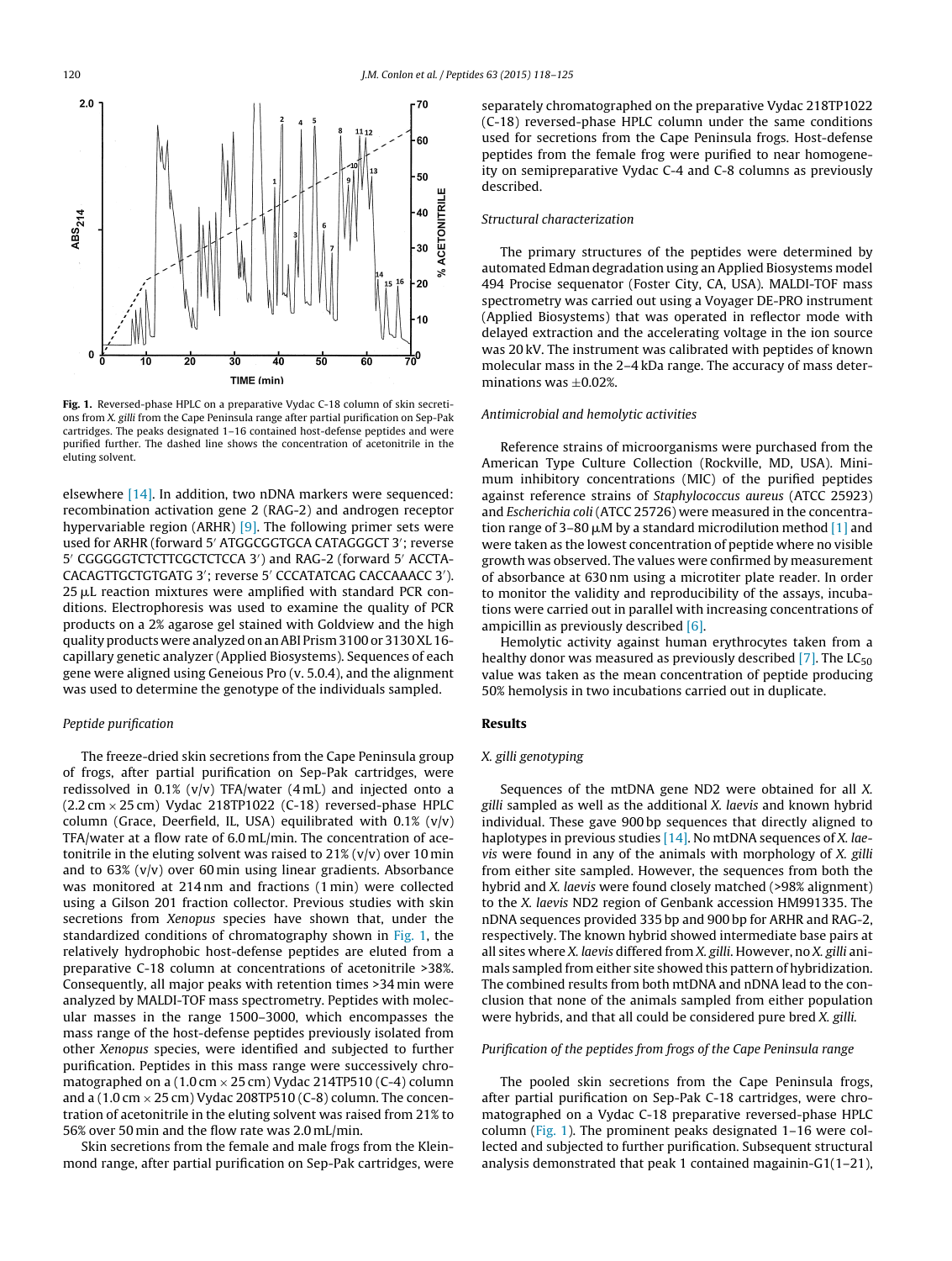<span id="page-3-0"></span>

**Fig. 2.** Reversed-phase HPLC on a preparative Vydac C-18 column of skin secretions from (A) a female and (B) a male X. gilli from the Kleinmond range after partial purification on Sep-Pak cartridges. The peaks designated 1–14 contained host-defense peptides and were purified further. The dashed line shows the concentration of acetonitrile in the eluting solvent.

peak 2: magainin-G1, peak 3: magainin-G2, peak 4: PGLa-G1 + PGLa-G2, peak 5: XPF-G1, peak 6: XPF-G2, peak 7: CPF-G1, peak 8: CPF-G2, peak 9: CPF-G3, peak 10: CPF-G4, peak 11: CPF-G5, peak 12: CPF-G6, peak 13: CPF-G7, peak 14: CPF-G8, peak 15: CPF-G9, and peak 16: PGQ-G1. The peptides were purified to near homogeneity, as assessed by a symmetrical peak shape and mass spectrometry, by further chromatography on semipreparative Vydac C-4 and Vydac C-8 columns (chromatograms not shown). The approximate final yields of the more abundant purified peptides (nmol), isolated from 8 frogs, were magainin-G1 1655, PGLa-G2 440, XPF-G1 205, CPF-G2 30, CPF-G3 230, CPF-G4 105, CPF-G5 45, and CPF-G6 490. The yields of all other peptides were  $<$ 30 nmol.

# Purification of the peptides from frogs of the Kleinmond range

The skin secretions from the female Kleinmond frog, after partial purification on Sep-Pak C-18 cartridges, were chromatographed on a Vydac C-18 preparative reversed-phase HPLC column using the same experimental conditions as for secretions from the Cape Peninsula frogs (Fig. 2A). The prominent peaks designated 1–14 were collected and subjected to further purification. Subsequent structural analysis demonstrated that peak 1contained magainin-G1, peak 2: PGLa-G1 + PGLa-G2, peak 3: PGLa-G3 + CPF-G5(1–17), peak 4: CPF-G2(1–17), peak 5: XPF-G3, peak 6: CPF-G2, peak 7: CPF-G3, peak 8: CPF-G5, peak 9: CPF-G6, peak 10: CPF-G10, peak 11:CPF-G11,peak 12:CPF-G9,peak 13:CPF-G12, andpeak 14: PGQ-G1. The peptides were purified to near homogeneity, as assessed by a symmetrical peak shape and mass spectrometry, by further chromatography on semipreparative Vydac C-4 and Vydac C-8 columns (chromatograms not shown).

The elution profile of skin secretions from the male Kleinmond frog obtained under the same conditions of chromatography used for the female frog is shown in Fig. 2B. A comparison of this chromatogram with that shown in Fig. 2A indicates that, while the two profiles are not completely superimposable, there is no major difference in the distribution of the peaks in the region of the chromatogram in which the host-defense peptides are eluted (between 40 and 70 min). Peptides from the male frog were not analyzed further.

#### Structural characterization

The primary structures of the antimicrobial peptides isolated from skin secretions were established by automated Edman degradation and their complete primary structures are shown in [Fig.](#page-4-0) 3. MALDI-TOF mass spectrometry was used to confirm the proposed structures and to demonstrate that PGLa-G1, -G2, and -G3 are C $t$ erminally  $\alpha$ -amidated. It is probable that the truncated peptides magainin-G1(1–21), CPF-G2(1–17) and CPF-G5(1–17) represent fragments arising from proteolytic cleavage of the corresponding larger peptides rather than the products of separate genes. CPF-G2 differs from CPF-G3, CPF-G7 differs from CPF-G8, and CPF-G11 differs from CPF-G12 by the single substitution Gln  $\rightarrow$  Glu. It is possible that this change in amino acid sequence occurred through artifactual hydrolysis of the glutamine residue during the collection and purification procedures. However, CPF-G3 containing a C-terminal Glu residue was isolated in much higher yield than CPF-G2 containing a C-terminal Gln residue suggesting that the peptides are probably products of separate genes. It should be pointed out that it is not possible to differentiate EQ from QE at C-terminus of a peptide by MALDI-TOF mass spectrometry or amino acid composition analysis and so there is some uncertainty in the assignment of EQ at the C-terminus of CPF-G3, -G8, -G10, and -G11 as the amounts of the amino acid phenylthiohydantoin derivatives detected were very low.

### Antimicrobial and hemolytic activities

The abilities of the most abundant peptides in the skin secretions of the Cape Peninsula frogs to inhibit the growth of reference strains of the Gram-positive bacterium S. aureus and the Gram-negative bacterium E. coli are compared in Table 1. The CPF peptides CPF-G4 and CPF-G6 were the most potent against both microorganisms, particularly S. aureus (MIC =  $10 \mu$ M) but showed moderately high

**Table 1**

Minimum inhibitory concentrations  $(\mu M)$  against microorganisms and hemolytic activities (LC<sub>50</sub> ( $\mu$ M) against human erythrocytes of the endogenous peptides isolated from skin secretions of X. gilli from the Cape Peninsula range.

|             | E. coli | S. aureus | $LC_{50}$ |
|-------------|---------|-----------|-----------|
| Magainin-G1 | 80      | >80       | >160      |
| PGLa-G2     | 40      | 80        | >160      |
| $XPF-G1$    | 80      | >80       | >160      |
| $CPF-G2$    | 80      | 20        | <b>ND</b> |
| $CPF-G3$    | 80      | 20        | 85        |
| $CPF-G4$    | 40      | 10        | 35        |
| $CPF-G5$    | 80      | 10        | <b>ND</b> |
| $CPF-G6$    | 40      | 10        | 60        |

ND: not determined.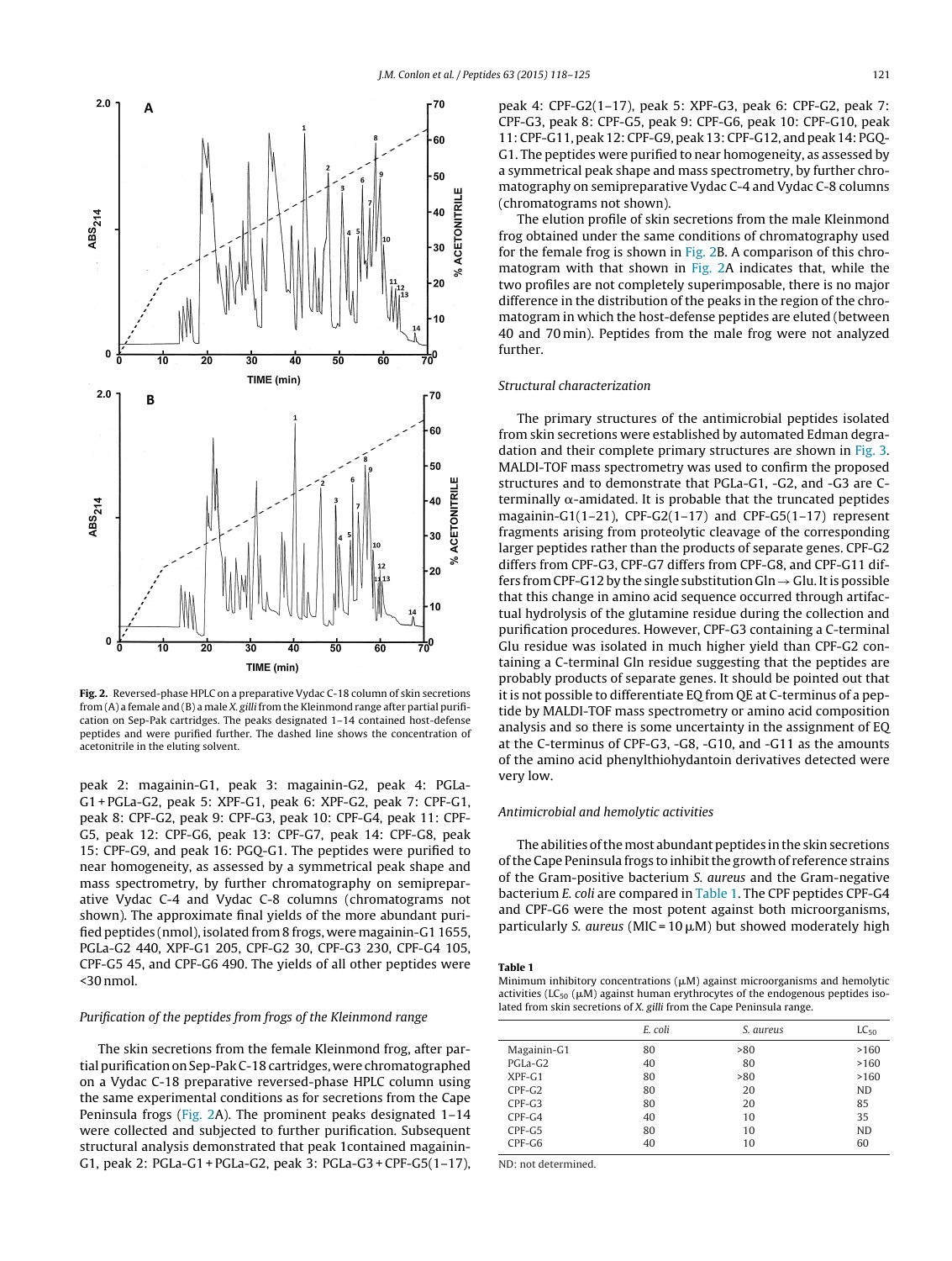<span id="page-4-0"></span>

|                |                                         | Cape<br>Peninsula | Kleinmond |            |
|----------------|-----------------------------------------|-------------------|-----------|------------|
|                |                                         | $M_r$ obs         | $M_r$ obs | $M_r$ calc |
|                | Magainin-G1(1-21) GIGKFLHSAGKFGKAFVGEIM | 2194.2            | ND.       | 2194.2     |
| Magainin-G1    | GIGKFLHSAGKFGKAFVGEIMKS                 | 2409.5            | 2409.3    | 2409.3     |
| Maqainin-G2    | GIKEFVHSLGKFGKAFVGGILNO                 | 2446.5            | ND        | 2446.4     |
| PGLa-G1        | GMASKAGAIAGKIAKVALKAL <sup>a</sup>      | 1968.2            | 1968.3    | 1968.2     |
| PGLa-G2        | GMASKAGAIAGKIAKVALKAV <sup>a</sup>      | 1954.6            | 1954.2    | 1954.2     |
| $PGLa-G3$      | GMASKAGAIAGKLAKVAIKAAL <sup>a</sup>     | ND                | 2039.4    | 2039.2     |
| $XPF-G1$       | GWASKIGQTLGKMAKVGLQELIQPK               | 2681.5            | ND        | 2681.5     |
| $XPF-G2$       | GWASKIGQTLGKMAKVGLEELIQPK               | 2682.4            | ND        | 2682.5     |
| $XPF-G3$       | GWASKIGETLGKMAKVGLEELIEPK               | ND                | 2684.7    | 2684.5     |
| $CPF-G1$       | GFGSFLGKALKAGLKIGANLLGGAPOO             | 2613.6            | ND        | 2613.5     |
| $CPF-G2$       | GFGSFLGKALKAALKIGANALGGAPOO             | 2585.3            | 2586.5    | 2585.5     |
| $CPF-G2(1-17)$ | GFGSFLGKALKAALKIG                       | ND                | 1678.2    | 1678.0     |
| $CPF-G3$       | GFGSFLGKALKAALKIGANALGGAPEO             | 2586.7            | 2587.4    | 2586.5     |
| $CPF-G4$       | GFGSVLGKLFKTAVKIIPSLLPSKQE              | 2757.5            | ND        | 2757.6     |
| CPF-G5         | GLASFLGKALKAGLKIGANLLGGAPOO             | 2593.1            | 2594.3    | 2593.5     |
| $CPF-G5(1-17)$ | GLASFLGKALKAGLKIG                       | ND                | 1643.9    | 1644.0     |
| $CPF-G6$       | GFGSFLGKALKAALKVGANMLGGAPQQ             | 2631.6            | 2631.8    | 2631.4     |
| $CPF-G7$       | GLASLLGKALKAGLKIGANLLGGAPOO             | 2559.5            | ND        | 2559.5     |
| $CPF-G8$       | GLASLLGKALKAGLKIGANLLGGAPEQ             | 2560.5            | ND        | 2560.5     |
| $CPF-G9$       | GFGSFLGKALKAALKVGADMLGGAPOO             | 2632.4            | 2632.4    | 2632.4     |
| $CPF-G10$      | GFGSFLGKALKAALKVGADMLGGAPEQ             | ND                | 2633.2    | 2633.4     |
| $CPF-G11$      | GLASFLGKALKAGLKIGADLLGGAPEO             | ND                | 2595.5    | 2595.8     |
| $CPF-G12$      | GLASFLGKALKAGLKIGADLLGGAPEE             | ND                | 2596.8    | 2596.8     |
| $PGQ-G1$       | GVLSNIVGYLKKLGTGVVSNLLOO                | 2500.8            | 2500.6    | 2500.4     |

#### ND not detected

Fig. 3. Amino acid sequences, observed molecular masses (M<sub>r</sub> obs), and calculated molecular masses (M<sub>r</sub> calc) of the host-defense peptides isolated from skin secretions of female X. gilli from the Cape Peninsula and Kleinmond ranges.

hemolytic activity against human erythrocytes ( $LC_{50}$  = 35  $\mu$ M for CPF-G4 and  $LC_{50}$  = 60  $\mu$ M for CPF-G6).

# **Discussion**

This study has provided support for the claim that populations of X. gilli occupying non-contiguous ranges on opposite sides of False Bay have undergone appreciable genetic and phenotypic divergence. Peptidomic analysis has been used to identify and characterize multiple peptides belonging to magainin, PGLa, CPF, and XPF families from skin secretions of frogs inhabiting both ranges. In addition, a peptide with limited amino acid sequence similarity to peptide glycine–glutamine (PGQ), previously identified only in an extract of the stomach of X. laevis [\[32\],](#page-7-0) was isolated from secretions of frogs from both ranges. X. laevis PGQ shows broadspectrum, albeit weak, antimicrobial activity [\[32\].](#page-7-0) A comparison of the chromatograms of skin secretions of female frogs from the

Cape Peninsula ([Fig.](#page-2-0) 1) and Kleinmond ([Fig.](#page-3-0) 2A) ranges reveals definite differences in the distribution of host-defense peptides. Although the female X. gilli from both the Cape Peninsula and Kleinmond ranges are significantly larger than males in the same population, comparison of the chromatograms shown in [Fig.](#page-3-0) 2A (Kleinmond female) and [Fig.](#page-3-0) 2B (Kleinmond male) does not indicate any major sexual dimorphism in the distribution of peptides in skin secretions of this species. Comparing of the primary structures of the host-defense peptides from frogs from both ranges (Fig. 3) confirms that the two populations are associated with an appreciably different spectrum of these peptides. Magainin-G2, XPF-G1, XPF-G2, CPF-G1, CPF-G4, CPF-G7, and CPF-G8 are present in secretions from the Cape Peninsula frogs but were not identified in the skin secretions from Kleinmond frogs. Conversely, PGLa-G3, XPF-G3, CPF-G10, CPF-G11, and CPF-G12 are present in secretions from the Kleinmond frogs but not from the Cape Peninsula animals.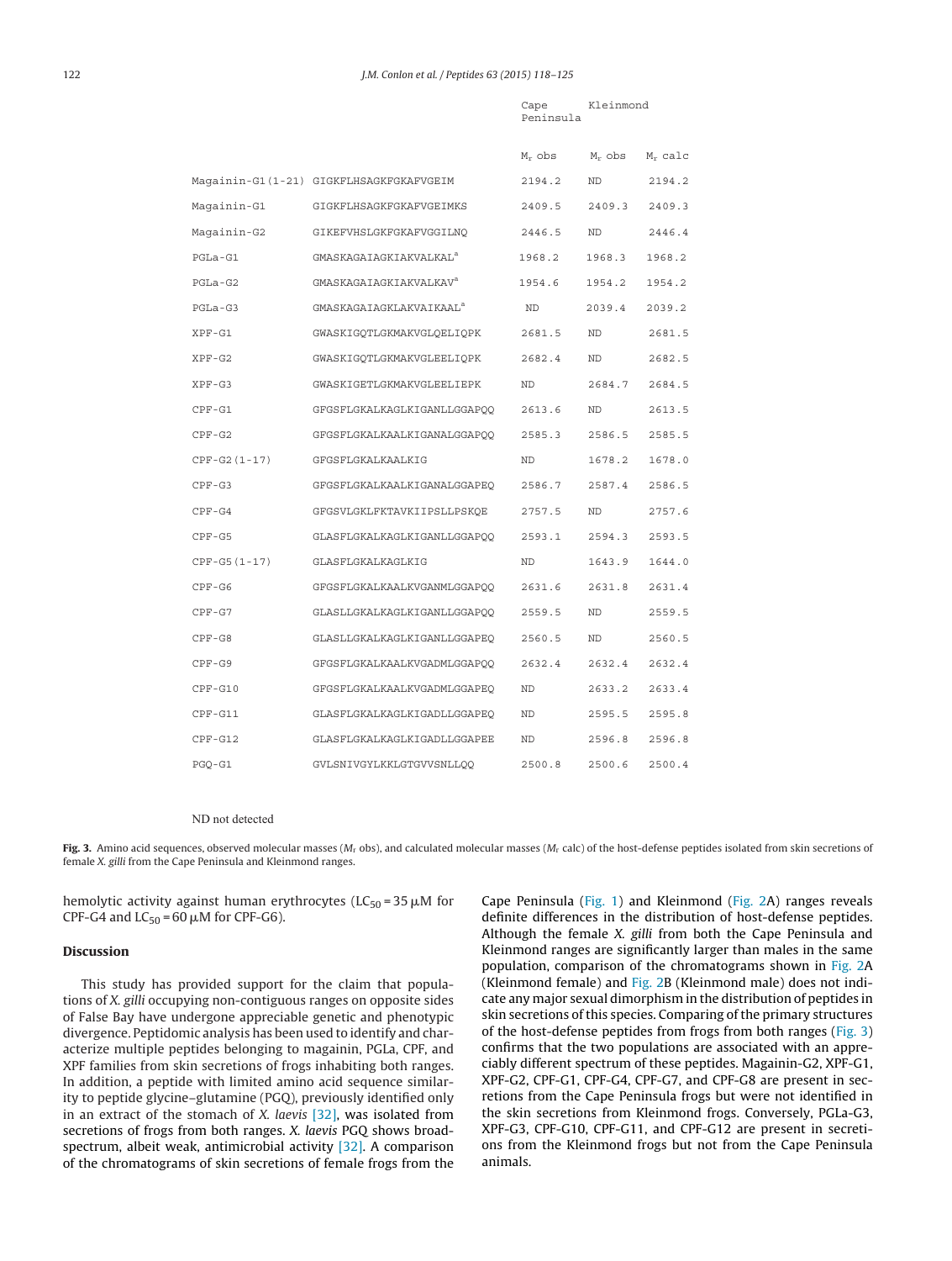# <span id="page-5-0"></span>Magainin

| $X.$ gilli-1 | GIGKFLHSAGKFGKAFVGEIMKS                 |
|--------------|-----------------------------------------|
| X. laevis-1  | -------------------                     |
|              |                                         |
| $X.$ gilli-2 | GIKEFVHSLGKFGKAFVGGILNO                 |
| X. laevis-2  | $ -GK$ $ L$ $  AK$ $       E$ $ M$ $ S$ |

# PGLa

| $X.$ gilli-1 | GMASKAGAIAGKIAKVALKA*L         |
|--------------|--------------------------------|
| $X.$ gilli-2 | ------------------- <b>*</b> V |
| $X.$ gilli-3 | ------------T --- T --A -      |
| X. laevis    | --------------------*-         |

# XPF

| $X.$ $q111i-1$ | GWASKIGOTLGKMAKVGLOELIOPK |
|----------------|---------------------------|
| $X.$ gilli-2   | ------------------E-----  |
|                |                           |
| $X.$ gilli-3   | GWASKIGETLGKMAKVGLEELIEPK |
| X. laevis-1    | ------------T----K-----   |
| X. laevis-2    | ------------------G-M---  |
|                |                           |

#### PGQ

| X. gilli  | GVLSNIVGYLKKLGTGVVSNLLOO |
|-----------|--------------------------|
| X. laevis | $---VI------ALNAV-K-$    |

# CPF

| X. gilli-1         | GFGSFLGKALKAGLKIGANLLGGAPOO             |
|--------------------|-----------------------------------------|
| X. gilli-2         | ------------A------A------              |
| X. gilli-3         | ------------A------A-----E-             |
| X. gilli-4         | ----V---LF-TAV--IPS--PSKOE              |
| X. gilli-6         | ------------A--V---M-------             |
| X. gilli-9         | ------------A--V--DM-------             |
| X. gilli-10        | ------------A--V--DM-----E-             |
| X. laevis-2        |                                         |
| X. laevis-3        | ------------A------A---S---             |
| X. laevis-6        |                                         |
| X. laevis-5        | $--- - - --- - TA--- - - - - - - - - -$ |
| X. laevis-7        | ------------A------A------              |
| X. gilli-5         | GLASFLGKALKAGLKIGANLLGGAPOO             |
| X. gilli-7         | ---- <u>I</u> -----------------------   |
| X. gilli-8         | ----L-------------------E-              |
| $X.$ $q111i-11$    | ------------------D-----E-              |
| X. <i>qilli-12</i> | ------------------D------EE             |
| X. laevis-1        | -------------------H--------            |
| X. laevis-4        | -----------------THF-------             |

Fig. 4. A comparison of the primary structures of the magainin, PGLa, XPF, PGQ, and CPF peptides from X. gilli and X. laevis. Residue deletions denoted by \* have been introduced into some sequences to maximize sequence similarity.

The study provides further evidence that the amino acid sequences of host-defense peptides in skin secretions can be used, together with morphological analyses and comparisons of nucleotide sequences of mitochondrial and/or nuclear genes, to infer evolutionary relationships among frog species within a

particular genus. Largely on the basis of morphology and advertisement calls X. gilli has been placed in a species group that also includes the tetraploid frogs X. laevis, Xenopus largeni, X. petersii, and X. victorianus  $[21]$ . A mitochondrial DNA phylogeny has placed X. gilli as sister-group to X. laevis  $[11]$  although it was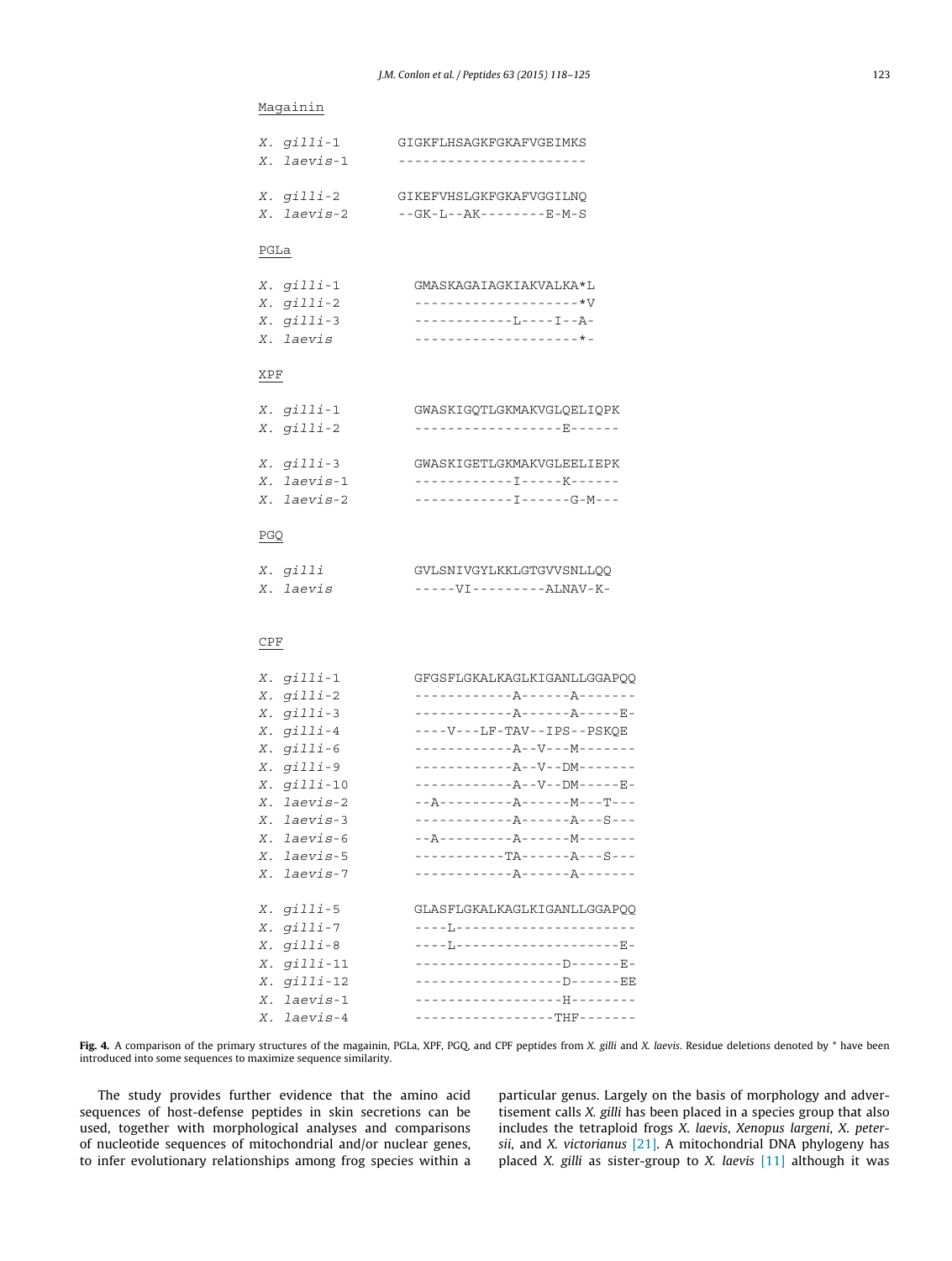<span id="page-6-0"></span>subsequently pointed out that X. laevis contains substantially differentiated populations that may warrant separate species status [10]. The primary structures of the host-defense peptides from X. gilli identified in this study are compared with those of the corresponding peptides from X. laevis [\[29\]](#page-7-0) in [Fig.](#page-5-0) 4. A close phylogenetic relationship with X. laevis is supported by similarities in the distribution and amino acid sequences of orthologous peptides but only three peptides (magainin-G1/magainin-1, PGLa-G1/PGLa, and CPF-G7/CPF-2) are identical in both species.

Peptidomic analysis of skin secretions has also been shown to be of value in differentiating between sub-species and even different population clusters of the same species. The present study complements an earlier investigation in which peptidomic analysis of skin secretions was used to show that X. muelleri from an East African range in Malawi is not conspecific with an incompletely characterized species from a non-contiguous west African range in Nigeria that has been referred to as "Xenopus new tetraploid 1" and provisionally designated X. muelleri West [\[28\].](#page-7-0) Similarly, it was shown using the same methodology that frogs referred to as X. victorianus from Uganda and X. laevis sudanensis from Nigeria are more closely related to X. petersii individuals collected in Zambia than to laboratory strains of X. laevis that originated in South Africa [\[19\].](#page-7-0)

The Cape Floral Region is recognized as an area of extreme biodiversity in fauna as well as flora. X. gilli is only one of several species with disjunct ranges on either side of False Bay [\[14\].](#page-7-0) Among the anurans, the endangered western leopard toad Amietophrynus pantherinus shares a similar distribution and restricted dispersal ability as X. gilli [\[26\].](#page-7-0) Molecular phylogeographic studies using the ND2 marker have shown sequence divergence and different haplotype diversity between the two populations and indicate that gene flow across the distribution gap ceased around 12,000 years ago. A. pantherinus, like X. gilli, is acidophilic and it has been proposed that fragmentation of a once more widespread distribution into noncontiguous zones is a result of climate change [\[14,26\].](#page-7-0) Both species presently occur within Cape Flats Sand Fynbos region, which is acidic, while the geographic gap is located in the Cape Flats Dune Strandveld region which is strongly alkaline. Substantial uplifting on the eastern side of South Africa around 5 Mya resulted in significant reductions in rainfall in the west. During a time of low rainfall, pH of water in potential breeding sites would become more strongly influenced by the substrate so that the pools in Cape Flats intervening region would no longer be able to sustain life of the X. gilli larvae  $[14]$ . This hypothesis was considered to be more plausible than the alternative proposal that fragmentation of the range began as a result of marine incursions at times of high sea-level and continued through anthropogenically mediated habitat change on the Cape Flats [12].

Habitat invasion by X. laevis is a global phenomenon and a cause of concern to conservationists worldwide (reviewed in [\[25\]\).](#page-7-0) There have been several reports dating from 1978 of natural hybridization of X. gilli and X. laevis with which it is sympatric [\[20,33,35,36\].](#page-7-0) The resulting male offspring are infertile and the female hybrids have reduced fecundity. The extent to which this hybridization occurs is uncertain. A study reported in 1997 by Evans et al. [\[13\]](#page-7-0) found only a single hybrid out of 32 X gilli sampled in the eastern region and none were found out of 59 sampled in the Cape Peninsula region. It was concluded the X. laevis introgression was not the greatest obstacle to X. gilli conservation. A later study by Fogell et al. [\[14\]](#page-7-0) carried out in 2010–2011 found a much higher incidence of hybridization in animals that were identified morphologically as X. gilli, rising to 27% in ponds in the Kleinmond region that had become dominated by X. gilli. It was suggested, therefore, that the problem of X. gilli introgression has become more serious. Lamloch Pond from which the Kleinmond frogs were collected in the present study had undergone a major invasion by X. laevis. Out of a total of 74 animals collected on three successive days, 62 were clearly identified as X.

laevis. However, the identity of all 10 frogs provisionally described as pure X. gilli on morphological grounds was confirmed by subsequent genotyping. Only two hybrids with mixed X, gilli  $\times$  X, laevis genotype were found. Further studies are ongoing to assess the importance of protecting X. gilli habitats from X. laevis introgression in the overall conservation strategy for the species [\[24\].](#page-7-0)

Consistent with previous studies with skin secretions of X. borealis  $[27]$ , X. muelleri  $[28]$  and X. petersii  $[18]$ , CPF peptides show the greatest potency against bacteria, particularly S. aureus ([Table](#page-3-0) 1) but are appreciably hemolytic against human erythrocytes. Over 27 years have passed since the discovery of the magainins in the skin of  $X.$  laevis [\[17,40\]](#page-7-0) and, since that time, several hundred peptides have been isolated from the skin secretions of many other frog species belonging to different families [\[39\].](#page-7-0) However, it is fair to claim that the initial promise of these peptides as therapeutically valuable anti-infective agents has not been fulfilled. No antimicrobial compound based upon the structure of a frog skin peptide has yet been adopted in clinical practice so that alternative clinical applications are being sought  $[6]$ . The CPF peptides from X. laevis and Silurana epitropicalis stimulate the release of insulin from BRIN-BD11 clonal  $\beta$ -cells at subnanomolar concentrations and so peptides from the CPF family may serve as templates for the design of long-acting, non-toxic analogs for the treatment of patients with type 2 diabetes [\[38\].](#page-7-0)

#### **Acknowledgments**

This work was supported by the Terry Fox Fund for Cancer Research and incentive funding from the National Research Foundation, South Africa. GJM would like to thank Megan Koordom and the DST-NRF Center of Excellence for Invasion Biology. The authors thank Manju Prajeep, United Arab Emirates University for technical assistance.

#### **References**

- [1] [Clinical](http://refhub.elsevier.com/S0196-9781(14)00340-4/sbref0005) [Laboratory](http://refhub.elsevier.com/S0196-9781(14)00340-4/sbref0005) [and](http://refhub.elsevier.com/S0196-9781(14)00340-4/sbref0005) [Standards](http://refhub.elsevier.com/S0196-9781(14)00340-4/sbref0005) [Institute](http://refhub.elsevier.com/S0196-9781(14)00340-4/sbref0005) [Methods](http://refhub.elsevier.com/S0196-9781(14)00340-4/sbref0005) [for](http://refhub.elsevier.com/S0196-9781(14)00340-4/sbref0005) [dilution](http://refhub.elsevier.com/S0196-9781(14)00340-4/sbref0005) [antimicrobial](http://refhub.elsevier.com/S0196-9781(14)00340-4/sbref0005) [susceptibility](http://refhub.elsevier.com/S0196-9781(14)00340-4/sbref0005) [tests](http://refhub.elsevier.com/S0196-9781(14)00340-4/sbref0005) [for](http://refhub.elsevier.com/S0196-9781(14)00340-4/sbref0005) [bacteria](http://refhub.elsevier.com/S0196-9781(14)00340-4/sbref0005) [that](http://refhub.elsevier.com/S0196-9781(14)00340-4/sbref0005) [grow](http://refhub.elsevier.com/S0196-9781(14)00340-4/sbref0005) [aerobically.](http://refhub.elsevier.com/S0196-9781(14)00340-4/sbref0005) [Approved](http://refhub.elsevier.com/S0196-9781(14)00340-4/sbref0005) [Standard](http://refhub.elsevier.com/S0196-9781(14)00340-4/sbref0005) [M07-](http://refhub.elsevier.com/S0196-9781(14)00340-4/sbref0005) [A8.](http://refhub.elsevier.com/S0196-9781(14)00340-4/sbref0005) [Wayne,](http://refhub.elsevier.com/S0196-9781(14)00340-4/sbref0005) [PA:](http://refhub.elsevier.com/S0196-9781(14)00340-4/sbref0005) [CLSI;](http://refhub.elsevier.com/S0196-9781(14)00340-4/sbref0005) [2008.](http://refhub.elsevier.com/S0196-9781(14)00340-4/sbref0005)
- [2] Conlon JM. Purification of naturally occurring peptides [by](http://refhub.elsevier.com/S0196-9781(14)00340-4/sbref0010) reversed-phase HPLC. [Nat](http://refhub.elsevier.com/S0196-9781(14)00340-4/sbref0010) [Protoc](http://refhub.elsevier.com/S0196-9781(14)00340-4/sbref0010) [2007;2:191–7.](http://refhub.elsevier.com/S0196-9781(14)00340-4/sbref0010)
- [Conlon](http://refhub.elsevier.com/S0196-9781(14)00340-4/sbref0015) [JM.](http://refhub.elsevier.com/S0196-9781(14)00340-4/sbref0015) [Structural](http://refhub.elsevier.com/S0196-9781(14)00340-4/sbref0015) [diversity](http://refhub.elsevier.com/S0196-9781(14)00340-4/sbref0015) [and](http://refhub.elsevier.com/S0196-9781(14)00340-4/sbref0015) [species](http://refhub.elsevier.com/S0196-9781(14)00340-4/sbref0015) [distribution](http://refhub.elsevier.com/S0196-9781(14)00340-4/sbref0015) [of](http://refhub.elsevier.com/S0196-9781(14)00340-4/sbref0015) [host-defense](http://refhub.elsevier.com/S0196-9781(14)00340-4/sbref0015) [pep](http://refhub.elsevier.com/S0196-9781(14)00340-4/sbref0015)[tides](http://refhub.elsevier.com/S0196-9781(14)00340-4/sbref0015) [in](http://refhub.elsevier.com/S0196-9781(14)00340-4/sbref0015) [frog](http://refhub.elsevier.com/S0196-9781(14)00340-4/sbref0015) [skin](http://refhub.elsevier.com/S0196-9781(14)00340-4/sbref0015) [secretions.](http://refhub.elsevier.com/S0196-9781(14)00340-4/sbref0015) [Cell](http://refhub.elsevier.com/S0196-9781(14)00340-4/sbref0015) [Mol](http://refhub.elsevier.com/S0196-9781(14)00340-4/sbref0015) [Life](http://refhub.elsevier.com/S0196-9781(14)00340-4/sbref0015) [Sci](http://refhub.elsevier.com/S0196-9781(14)00340-4/sbref0015) [2011;68:2303–15.](http://refhub.elsevier.com/S0196-9781(14)00340-4/sbref0015)
- [4] [Conlon](http://refhub.elsevier.com/S0196-9781(14)00340-4/sbref0020) [JM,](http://refhub.elsevier.com/S0196-9781(14)00340-4/sbref0020) [Mechkarska](http://refhub.elsevier.com/S0196-9781(14)00340-4/sbref0020) [M.](http://refhub.elsevier.com/S0196-9781(14)00340-4/sbref0020) [Host-defense](http://refhub.elsevier.com/S0196-9781(14)00340-4/sbref0020) [peptides](http://refhub.elsevier.com/S0196-9781(14)00340-4/sbref0020) [with](http://refhub.elsevier.com/S0196-9781(14)00340-4/sbref0020) [therapeutic](http://refhub.elsevier.com/S0196-9781(14)00340-4/sbref0020) [potential](http://refhub.elsevier.com/S0196-9781(14)00340-4/sbref0020) [from](http://refhub.elsevier.com/S0196-9781(14)00340-4/sbref0020) [skin](http://refhub.elsevier.com/S0196-9781(14)00340-4/sbref0020) [secretions](http://refhub.elsevier.com/S0196-9781(14)00340-4/sbref0020) [of](http://refhub.elsevier.com/S0196-9781(14)00340-4/sbref0020) [frogs](http://refhub.elsevier.com/S0196-9781(14)00340-4/sbref0020) [from](http://refhub.elsevier.com/S0196-9781(14)00340-4/sbref0020) [the](http://refhub.elsevier.com/S0196-9781(14)00340-4/sbref0020) [family](http://refhub.elsevier.com/S0196-9781(14)00340-4/sbref0020) [Pipidae.](http://refhub.elsevier.com/S0196-9781(14)00340-4/sbref0020) [Pharmaceuticals](http://refhub.elsevier.com/S0196-9781(14)00340-4/sbref0020) [\(Basel\)](http://refhub.elsevier.com/S0196-9781(14)00340-4/sbref0020) [2014;7:58–77.](http://refhub.elsevier.com/S0196-9781(14)00340-4/sbref0020)
- [5] [Conlon](http://refhub.elsevier.com/S0196-9781(14)00340-4/sbref0025) [JM,](http://refhub.elsevier.com/S0196-9781(14)00340-4/sbref0025) [Mechkarska](http://refhub.elsevier.com/S0196-9781(14)00340-4/sbref0025) [M,](http://refhub.elsevier.com/S0196-9781(14)00340-4/sbref0025) [Kolodziejek](http://refhub.elsevier.com/S0196-9781(14)00340-4/sbref0025) [J,](http://refhub.elsevier.com/S0196-9781(14)00340-4/sbref0025) [Nowotny](http://refhub.elsevier.com/S0196-9781(14)00340-4/sbref0025) [N,](http://refhub.elsevier.com/S0196-9781(14)00340-4/sbref0025) [Coquet](http://refhub.elsevier.com/S0196-9781(14)00340-4/sbref0025) [L,](http://refhub.elsevier.com/S0196-9781(14)00340-4/sbref0025) [Leprince](http://refhub.elsevier.com/S0196-9781(14)00340-4/sbref0025) [J,](http://refhub.elsevier.com/S0196-9781(14)00340-4/sbref0025) [et](http://refhub.elsevier.com/S0196-9781(14)00340-4/sbref0025) [al.](http://refhub.elsevier.com/S0196-9781(14)00340-4/sbref0025) [Host-defense](http://refhub.elsevier.com/S0196-9781(14)00340-4/sbref0025) [peptides](http://refhub.elsevier.com/S0196-9781(14)00340-4/sbref0025) [from](http://refhub.elsevier.com/S0196-9781(14)00340-4/sbref0025) [skin](http://refhub.elsevier.com/S0196-9781(14)00340-4/sbref0025) [secretions](http://refhub.elsevier.com/S0196-9781(14)00340-4/sbref0025) [of](http://refhub.elsevier.com/S0196-9781(14)00340-4/sbref0025) [Fraser's](http://refhub.elsevier.com/S0196-9781(14)00340-4/sbref0025) [clawed](http://refhub.elsevier.com/S0196-9781(14)00340-4/sbref0025) [frog](http://refhub.elsevier.com/S0196-9781(14)00340-4/sbref0025) [Xenopus](http://refhub.elsevier.com/S0196-9781(14)00340-4/sbref0025) [fraseri](http://refhub.elsevier.com/S0196-9781(14)00340-4/sbref0025) [\(Pipidae\):](http://refhub.elsevier.com/S0196-9781(14)00340-4/sbref0025) [further](http://refhub.elsevier.com/S0196-9781(14)00340-4/sbref0025) [insight](http://refhub.elsevier.com/S0196-9781(14)00340-4/sbref0025) [into](http://refhub.elsevier.com/S0196-9781(14)00340-4/sbref0025) [the](http://refhub.elsevier.com/S0196-9781(14)00340-4/sbref0025) [evolutionary](http://refhub.elsevier.com/S0196-9781(14)00340-4/sbref0025) [history](http://refhub.elsevier.com/S0196-9781(14)00340-4/sbref0025) [of](http://refhub.elsevier.com/S0196-9781(14)00340-4/sbref0025) [the](http://refhub.elsevier.com/S0196-9781(14)00340-4/sbref0025) [Xenopod](http://refhub.elsevier.com/S0196-9781(14)00340-4/sbref0025)[inae.](http://refhub.elsevier.com/S0196-9781(14)00340-4/sbref0025) [Comp](http://refhub.elsevier.com/S0196-9781(14)00340-4/sbref0025) [Biochem](http://refhub.elsevier.com/S0196-9781(14)00340-4/sbref0025) [Physiol](http://refhub.elsevier.com/S0196-9781(14)00340-4/sbref0025) [D:](http://refhub.elsevier.com/S0196-9781(14)00340-4/sbref0025) [Genomics](http://refhub.elsevier.com/S0196-9781(14)00340-4/sbref0025) [Proteomics](http://refhub.elsevier.com/S0196-9781(14)00340-4/sbref0025) [2014;12:45–52.](http://refhub.elsevier.com/S0196-9781(14)00340-4/sbref0025)
- [6] [Conlon](http://refhub.elsevier.com/S0196-9781(14)00340-4/sbref0030) [JM,](http://refhub.elsevier.com/S0196-9781(14)00340-4/sbref0030) [Mechkarska](http://refhub.elsevier.com/S0196-9781(14)00340-4/sbref0030) [M,](http://refhub.elsevier.com/S0196-9781(14)00340-4/sbref0030) [Lukic](http://refhub.elsevier.com/S0196-9781(14)00340-4/sbref0030) [ML,](http://refhub.elsevier.com/S0196-9781(14)00340-4/sbref0030) [Flatt](http://refhub.elsevier.com/S0196-9781(14)00340-4/sbref0030) [PR.](http://refhub.elsevier.com/S0196-9781(14)00340-4/sbref0030) Potential therapeutic [applications](http://refhub.elsevier.com/S0196-9781(14)00340-4/sbref0030) [of](http://refhub.elsevier.com/S0196-9781(14)00340-4/sbref0030) [multifunctional](http://refhub.elsevier.com/S0196-9781(14)00340-4/sbref0030) [host-defense](http://refhub.elsevier.com/S0196-9781(14)00340-4/sbref0030) [peptides](http://refhub.elsevier.com/S0196-9781(14)00340-4/sbref0030) [from](http://refhub.elsevier.com/S0196-9781(14)00340-4/sbref0030) [frog](http://refhub.elsevier.com/S0196-9781(14)00340-4/sbref0030) [skin](http://refhub.elsevier.com/S0196-9781(14)00340-4/sbref0030) [as](http://refhub.elsevier.com/S0196-9781(14)00340-4/sbref0030) [anti-cancer,](http://refhub.elsevier.com/S0196-9781(14)00340-4/sbref0030) [anti](http://refhub.elsevier.com/S0196-9781(14)00340-4/sbref0030)[viral,](http://refhub.elsevier.com/S0196-9781(14)00340-4/sbref0030) [immunomodulatory,](http://refhub.elsevier.com/S0196-9781(14)00340-4/sbref0030) [and](http://refhub.elsevier.com/S0196-9781(14)00340-4/sbref0030) [anti-diabetic](http://refhub.elsevier.com/S0196-9781(14)00340-4/sbref0030) [agents.](http://refhub.elsevier.com/S0196-9781(14)00340-4/sbref0030) [Peptides](http://refhub.elsevier.com/S0196-9781(14)00340-4/sbref0030) [2014;57:67](http://refhub.elsevier.com/S0196-9781(14)00340-4/sbref0030)–[77.](http://refhub.elsevier.com/S0196-9781(14)00340-4/sbref0030)
- [7] [Conlon](http://refhub.elsevier.com/S0196-9781(14)00340-4/sbref0035) [JM,](http://refhub.elsevier.com/S0196-9781(14)00340-4/sbref0035) [Mechkarska](http://refhub.elsevier.com/S0196-9781(14)00340-4/sbref0035) [M,](http://refhub.elsevier.com/S0196-9781(14)00340-4/sbref0035) [Prajeep](http://refhub.elsevier.com/S0196-9781(14)00340-4/sbref0035) [M,](http://refhub.elsevier.com/S0196-9781(14)00340-4/sbref0035) [Sonnevend](http://refhub.elsevier.com/S0196-9781(14)00340-4/sbref0035) [A,](http://refhub.elsevier.com/S0196-9781(14)00340-4/sbref0035) [Coquet](http://refhub.elsevier.com/S0196-9781(14)00340-4/sbref0035) [L,](http://refhub.elsevier.com/S0196-9781(14)00340-4/sbref0035) [Leprince](http://refhub.elsevier.com/S0196-9781(14)00340-4/sbref0035) [J,](http://refhub.elsevier.com/S0196-9781(14)00340-4/sbref0035) [et](http://refhub.elsevier.com/S0196-9781(14)00340-4/sbref0035) [al.](http://refhub.elsevier.com/S0196-9781(14)00340-4/sbref0035) [Host-defense](http://refhub.elsevier.com/S0196-9781(14)00340-4/sbref0035) [peptides](http://refhub.elsevier.com/S0196-9781(14)00340-4/sbref0035) [in](http://refhub.elsevier.com/S0196-9781(14)00340-4/sbref0035) [skin](http://refhub.elsevier.com/S0196-9781(14)00340-4/sbref0035) [secretions](http://refhub.elsevier.com/S0196-9781(14)00340-4/sbref0035) [of](http://refhub.elsevier.com/S0196-9781(14)00340-4/sbref0035) [the](http://refhub.elsevier.com/S0196-9781(14)00340-4/sbref0035) [tetraploid](http://refhub.elsevier.com/S0196-9781(14)00340-4/sbref0035) [frog](http://refhub.elsevier.com/S0196-9781(14)00340-4/sbref0035) [Silurana](http://refhub.elsevier.com/S0196-9781(14)00340-4/sbref0035) [epitrop](http://refhub.elsevier.com/S0196-9781(14)00340-4/sbref0035)[icalis](http://refhub.elsevier.com/S0196-9781(14)00340-4/sbref0035) [with](http://refhub.elsevier.com/S0196-9781(14)00340-4/sbref0035) [potent](http://refhub.elsevier.com/S0196-9781(14)00340-4/sbref0035) [activity](http://refhub.elsevier.com/S0196-9781(14)00340-4/sbref0035) [against](http://refhub.elsevier.com/S0196-9781(14)00340-4/sbref0035) [methicillin-resistant](http://refhub.elsevier.com/S0196-9781(14)00340-4/sbref0035) [Staphylococcus](http://refhub.elsevier.com/S0196-9781(14)00340-4/sbref0035) [aureus](http://refhub.elsevier.com/S0196-9781(14)00340-4/sbref0035) [\(MRSA\).](http://refhub.elsevier.com/S0196-9781(14)00340-4/sbref0035) [Peptides](http://refhub.elsevier.com/S0196-9781(14)00340-4/sbref0035) [2012;37:113](http://refhub.elsevier.com/S0196-9781(14)00340-4/sbref0035)–[9.](http://refhub.elsevier.com/S0196-9781(14)00340-4/sbref0035)
- [8] [Conlon](http://refhub.elsevier.com/S0196-9781(14)00340-4/sbref0040) [JM,](http://refhub.elsevier.com/S0196-9781(14)00340-4/sbref0040) [Prajeep](http://refhub.elsevier.com/S0196-9781(14)00340-4/sbref0040) [M,](http://refhub.elsevier.com/S0196-9781(14)00340-4/sbref0040) [Mechkarska](http://refhub.elsevier.com/S0196-9781(14)00340-4/sbref0040) [M,](http://refhub.elsevier.com/S0196-9781(14)00340-4/sbref0040) [Coquet](http://refhub.elsevier.com/S0196-9781(14)00340-4/sbref0040) [L,](http://refhub.elsevier.com/S0196-9781(14)00340-4/sbref0040) [Leprince](http://refhub.elsevier.com/S0196-9781(14)00340-4/sbref0040) [J,](http://refhub.elsevier.com/S0196-9781(14)00340-4/sbref0040) [Jouenne](http://refhub.elsevier.com/S0196-9781(14)00340-4/sbref0040) [T,](http://refhub.elsevier.com/S0196-9781(14)00340-4/sbref0040) [et](http://refhub.elsevier.com/S0196-9781(14)00340-4/sbref0040) [al.](http://refhub.elsevier.com/S0196-9781(14)00340-4/sbref0040) [Characterization](http://refhub.elsevier.com/S0196-9781(14)00340-4/sbref0040) [of](http://refhub.elsevier.com/S0196-9781(14)00340-4/sbref0040) [the](http://refhub.elsevier.com/S0196-9781(14)00340-4/sbref0040) [host-defense](http://refhub.elsevier.com/S0196-9781(14)00340-4/sbref0040) [peptides](http://refhub.elsevier.com/S0196-9781(14)00340-4/sbref0040) [from](http://refhub.elsevier.com/S0196-9781(14)00340-4/sbref0040) [skin](http://refhub.elsevier.com/S0196-9781(14)00340-4/sbref0040) [secretions](http://refhub.elsevier.com/S0196-9781(14)00340-4/sbref0040) [of](http://refhub.elsevier.com/S0196-9781(14)00340-4/sbref0040) [Merlin's](http://refhub.elsevier.com/S0196-9781(14)00340-4/sbref0040) [clawed](http://refhub.elsevier.com/S0196-9781(14)00340-4/sbref0040) [frog](http://refhub.elsevier.com/S0196-9781(14)00340-4/sbref0040) [Pseudhymenochirus](http://refhub.elsevier.com/S0196-9781(14)00340-4/sbref0040) [merlini](http://refhub.elsevier.com/S0196-9781(14)00340-4/sbref0040)[:](http://refhub.elsevier.com/S0196-9781(14)00340-4/sbref0040) [insights](http://refhub.elsevier.com/S0196-9781(14)00340-4/sbref0040) [into](http://refhub.elsevier.com/S0196-9781(14)00340-4/sbref0040) [phylogenetic](http://refhub.elsevier.com/S0196-9781(14)00340-4/sbref0040) [relation](http://refhub.elsevier.com/S0196-9781(14)00340-4/sbref0040)[ships](http://refhub.elsevier.com/S0196-9781(14)00340-4/sbref0040) [among](http://refhub.elsevier.com/S0196-9781(14)00340-4/sbref0040) [the](http://refhub.elsevier.com/S0196-9781(14)00340-4/sbref0040) [Pipidae.](http://refhub.elsevier.com/S0196-9781(14)00340-4/sbref0040) [Comp](http://refhub.elsevier.com/S0196-9781(14)00340-4/sbref0040) [Biochem](http://refhub.elsevier.com/S0196-9781(14)00340-4/sbref0040) [Physiol](http://refhub.elsevier.com/S0196-9781(14)00340-4/sbref0040) [D:](http://refhub.elsevier.com/S0196-9781(14)00340-4/sbref0040) [Genomics](http://refhub.elsevier.com/S0196-9781(14)00340-4/sbref0040) [Proteomics](http://refhub.elsevier.com/S0196-9781(14)00340-4/sbref0040) [2013;8:352](http://refhub.elsevier.com/S0196-9781(14)00340-4/sbref0040)–[7.](http://refhub.elsevier.com/S0196-9781(14)00340-4/sbref0040)
- [9] Evans BJ, Bliss SM, Mendel [SA,](http://refhub.elsevier.com/S0196-9781(14)00340-4/sbref0045) Tinsley RC. The Rift Valley [is](http://refhub.elsevier.com/S0196-9781(14)00340-4/sbref0045) a major [barrier](http://refhub.elsevier.com/S0196-9781(14)00340-4/sbref0045) [to](http://refhub.elsevier.com/S0196-9781(14)00340-4/sbref0045) [dis](http://refhub.elsevier.com/S0196-9781(14)00340-4/sbref0045)[persal](http://refhub.elsevier.com/S0196-9781(14)00340-4/sbref0045) of African clawed frogs [\(](http://refhub.elsevier.com/S0196-9781(14)00340-4/sbref0045)[Xenopus](http://refhub.elsevier.com/S0196-9781(14)00340-4/sbref0045)) in Ethiopia. Mol [Ecol](http://refhub.elsevier.com/S0196-9781(14)00340-4/sbref0045) 2011;20:4216-30.
- [10] [Evans](http://refhub.elsevier.com/S0196-9781(14)00340-4/sbref0050) [BJ,](http://refhub.elsevier.com/S0196-9781(14)00340-4/sbref0050) [Greenbaum](http://refhub.elsevier.com/S0196-9781(14)00340-4/sbref0050) [E,](http://refhub.elsevier.com/S0196-9781(14)00340-4/sbref0050) [Kusamba](http://refhub.elsevier.com/S0196-9781(14)00340-4/sbref0050) [C,](http://refhub.elsevier.com/S0196-9781(14)00340-4/sbref0050) [Carter](http://refhub.elsevier.com/S0196-9781(14)00340-4/sbref0050) [TF,](http://refhub.elsevier.com/S0196-9781(14)00340-4/sbref0050) [Tobias](http://refhub.elsevier.com/S0196-9781(14)00340-4/sbref0050) [ML,](http://refhub.elsevier.com/S0196-9781(14)00340-4/sbref0050) [Mendel](http://refhub.elsevier.com/S0196-9781(14)00340-4/sbref0050) [SA,](http://refhub.elsevier.com/S0196-9781(14)00340-4/sbref0050) [et](http://refhub.elsevier.com/S0196-9781(14)00340-4/sbref0050) [al.](http://refhub.elsevier.com/S0196-9781(14)00340-4/sbref0050) [Description](http://refhub.elsevier.com/S0196-9781(14)00340-4/sbref0050) [of](http://refhub.elsevier.com/S0196-9781(14)00340-4/sbref0050) [a](http://refhub.elsevier.com/S0196-9781(14)00340-4/sbref0050) [new](http://refhub.elsevier.com/S0196-9781(14)00340-4/sbref0050) [octoploid](http://refhub.elsevier.com/S0196-9781(14)00340-4/sbref0050) [frog](http://refhub.elsevier.com/S0196-9781(14)00340-4/sbref0050) [species](http://refhub.elsevier.com/S0196-9781(14)00340-4/sbref0050) [\(Anura:](http://refhub.elsevier.com/S0196-9781(14)00340-4/sbref0050) [Pipidae:](http://refhub.elsevier.com/S0196-9781(14)00340-4/sbref0050) [Xenopus](http://refhub.elsevier.com/S0196-9781(14)00340-4/sbref0050)[\)](http://refhub.elsevier.com/S0196-9781(14)00340-4/sbref0050) [from](http://refhub.elsevier.com/S0196-9781(14)00340-4/sbref0050) [the](http://refhub.elsevier.com/S0196-9781(14)00340-4/sbref0050) [Democratic](http://refhub.elsevier.com/S0196-9781(14)00340-4/sbref0050) [Republic](http://refhub.elsevier.com/S0196-9781(14)00340-4/sbref0050) [of](http://refhub.elsevier.com/S0196-9781(14)00340-4/sbref0050) [the](http://refhub.elsevier.com/S0196-9781(14)00340-4/sbref0050) [Congo,](http://refhub.elsevier.com/S0196-9781(14)00340-4/sbref0050) [with](http://refhub.elsevier.com/S0196-9781(14)00340-4/sbref0050) [a](http://refhub.elsevier.com/S0196-9781(14)00340-4/sbref0050) [discussion](http://refhub.elsevier.com/S0196-9781(14)00340-4/sbref0050) [of](http://refhub.elsevier.com/S0196-9781(14)00340-4/sbref0050) [the](http://refhub.elsevier.com/S0196-9781(14)00340-4/sbref0050) [biogeography](http://refhub.elsevier.com/S0196-9781(14)00340-4/sbref0050) [of](http://refhub.elsevier.com/S0196-9781(14)00340-4/sbref0050) [African](http://refhub.elsevier.com/S0196-9781(14)00340-4/sbref0050) [clawed](http://refhub.elsevier.com/S0196-9781(14)00340-4/sbref0050) [frogs](http://refhub.elsevier.com/S0196-9781(14)00340-4/sbref0050) [in](http://refhub.elsevier.com/S0196-9781(14)00340-4/sbref0050) [the](http://refhub.elsevier.com/S0196-9781(14)00340-4/sbref0050) [Albertine](http://refhub.elsevier.com/S0196-9781(14)00340-4/sbref0050) [Rift.](http://refhub.elsevier.com/S0196-9781(14)00340-4/sbref0050) [J](http://refhub.elsevier.com/S0196-9781(14)00340-4/sbref0050) [Zool](http://refhub.elsevier.com/S0196-9781(14)00340-4/sbref0050) [2011;283:276–90.](http://refhub.elsevier.com/S0196-9781(14)00340-4/sbref0050)
- [11] [Evans](http://refhub.elsevier.com/S0196-9781(14)00340-4/sbref0055) [BJ,](http://refhub.elsevier.com/S0196-9781(14)00340-4/sbref0055) [Kelley](http://refhub.elsevier.com/S0196-9781(14)00340-4/sbref0055) [DB,](http://refhub.elsevier.com/S0196-9781(14)00340-4/sbref0055) [Tinsley](http://refhub.elsevier.com/S0196-9781(14)00340-4/sbref0055) [RC,](http://refhub.elsevier.com/S0196-9781(14)00340-4/sbref0055) [Melnick](http://refhub.elsevier.com/S0196-9781(14)00340-4/sbref0055) [DJ,](http://refhub.elsevier.com/S0196-9781(14)00340-4/sbref0055) [Cannatella](http://refhub.elsevier.com/S0196-9781(14)00340-4/sbref0055) [DC.](http://refhub.elsevier.com/S0196-9781(14)00340-4/sbref0055) [A](http://refhub.elsevier.com/S0196-9781(14)00340-4/sbref0055) [mitochondrial](http://refhub.elsevier.com/S0196-9781(14)00340-4/sbref0055) [DNA](http://refhub.elsevier.com/S0196-9781(14)00340-4/sbref0055) [phylogeny](http://refhub.elsevier.com/S0196-9781(14)00340-4/sbref0055) [of](http://refhub.elsevier.com/S0196-9781(14)00340-4/sbref0055) [African](http://refhub.elsevier.com/S0196-9781(14)00340-4/sbref0055) [clawed](http://refhub.elsevier.com/S0196-9781(14)00340-4/sbref0055) [frogs:](http://refhub.elsevier.com/S0196-9781(14)00340-4/sbref0055) [phylogeography](http://refhub.elsevier.com/S0196-9781(14)00340-4/sbref0055) [and](http://refhub.elsevier.com/S0196-9781(14)00340-4/sbref0055) [implications](http://refhub.elsevier.com/S0196-9781(14)00340-4/sbref0055) [for](http://refhub.elsevier.com/S0196-9781(14)00340-4/sbref0055) [polyploid](http://refhub.elsevier.com/S0196-9781(14)00340-4/sbref0055) [evolution.](http://refhub.elsevier.com/S0196-9781(14)00340-4/sbref0055) [Mol](http://refhub.elsevier.com/S0196-9781(14)00340-4/sbref0055) [Phylogenet](http://refhub.elsevier.com/S0196-9781(14)00340-4/sbref0055) [Evol](http://refhub.elsevier.com/S0196-9781(14)00340-4/sbref0055) [2004;33:197–213.](http://refhub.elsevier.com/S0196-9781(14)00340-4/sbref0055)
- [12] [Evans](http://refhub.elsevier.com/S0196-9781(14)00340-4/sbref0060) [BJ,](http://refhub.elsevier.com/S0196-9781(14)00340-4/sbref0060) [Morales](http://refhub.elsevier.com/S0196-9781(14)00340-4/sbref0060) [JC,](http://refhub.elsevier.com/S0196-9781(14)00340-4/sbref0060) [Picker](http://refhub.elsevier.com/S0196-9781(14)00340-4/sbref0060) [MD,](http://refhub.elsevier.com/S0196-9781(14)00340-4/sbref0060) [Kelley](http://refhub.elsevier.com/S0196-9781(14)00340-4/sbref0060) [DB,](http://refhub.elsevier.com/S0196-9781(14)00340-4/sbref0060) [Melnick](http://refhub.elsevier.com/S0196-9781(14)00340-4/sbref0060) [DJ.](http://refhub.elsevier.com/S0196-9781(14)00340-4/sbref0060) [Comparative](http://refhub.elsevier.com/S0196-9781(14)00340-4/sbref0060) [molecular](http://refhub.elsevier.com/S0196-9781(14)00340-4/sbref0060) [phylogeography](http://refhub.elsevier.com/S0196-9781(14)00340-4/sbref0060) [of](http://refhub.elsevier.com/S0196-9781(14)00340-4/sbref0060) [two](http://refhub.elsevier.com/S0196-9781(14)00340-4/sbref0060) [Xenopus](http://refhub.elsevier.com/S0196-9781(14)00340-4/sbref0060) [species,](http://refhub.elsevier.com/S0196-9781(14)00340-4/sbref0060) [X.](http://refhub.elsevier.com/S0196-9781(14)00340-4/sbref0060) [gilli](http://refhub.elsevier.com/S0196-9781(14)00340-4/sbref0060) [and](http://refhub.elsevier.com/S0196-9781(14)00340-4/sbref0060) [X.](http://refhub.elsevier.com/S0196-9781(14)00340-4/sbref0060) [laevis](http://refhub.elsevier.com/S0196-9781(14)00340-4/sbref0060), [in](http://refhub.elsevier.com/S0196-9781(14)00340-4/sbref0060) [the](http://refhub.elsevier.com/S0196-9781(14)00340-4/sbref0060) [south](http://refhub.elsevier.com/S0196-9781(14)00340-4/sbref0060)[western](http://refhub.elsevier.com/S0196-9781(14)00340-4/sbref0060) [Cape](http://refhub.elsevier.com/S0196-9781(14)00340-4/sbref0060) [Province,](http://refhub.elsevier.com/S0196-9781(14)00340-4/sbref0060) [South](http://refhub.elsevier.com/S0196-9781(14)00340-4/sbref0060) [Africa.](http://refhub.elsevier.com/S0196-9781(14)00340-4/sbref0060) [Mol](http://refhub.elsevier.com/S0196-9781(14)00340-4/sbref0060) [Ecol](http://refhub.elsevier.com/S0196-9781(14)00340-4/sbref0060) [1997;6:333–43.](http://refhub.elsevier.com/S0196-9781(14)00340-4/sbref0060)